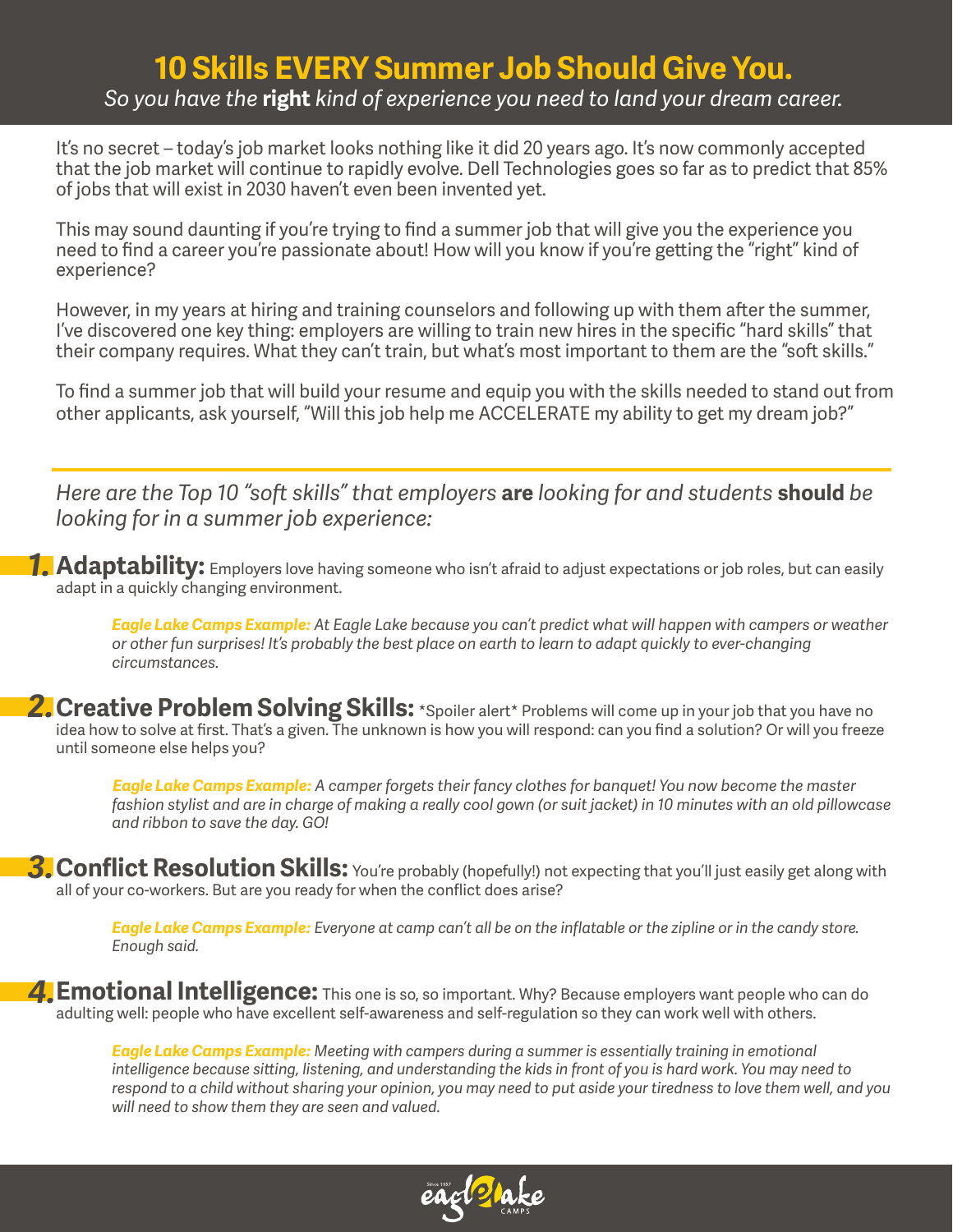*5.* **Leadership Ability:** This doesn't mean you come in ready to climb the ladder with a 10 year plan for a company takeover. Rather, it means that when you see something that needs doing, you know how to take initiative and get it done. It also means you can inspire others to come along with you to accomplish tasks to move the company's priorities forward.

*Eagle Lake Camps Example: You have about 8 kids looking to you for direction every day. For 10 weeks. You will grow in leadership at EL!* 

*6.* **Empathy:** This is possibly the most under-looked 'essential soft-skill.' Empathy is the ability to understand the feelings of others. This skill is key in not only dealing well with bosses and difficult co-workers, but also serving your customers well!

*Eagle Lake Camps Example: You will begin to see how making an effort to understand your campers' and co-workers' thought processes and feelings opens crazy opportunities to love them and share about Jesus.*

*7.* **Resilience:** When life gets hard, do you have enough grit and determination to bounce back? Do you quit? Do you understand that sometimes you will make mistakes and fail, but that the important thing is to learn and grow from those?

*Eagle Lake Camps Example: Nothing improves your resilience like getting new campers to love on*  while you do the same thing every, single, week. Personally, I think this is the most valuable lesson I learned at *Eagle Lake that continues to change my outlook, actions, and sets me apart. I've also learned my ability to be resiliant is shaped by the "why" behind what I'm doing.* 

**8.** Ability to Contextualize: This may seem confusing on the surface, but employers want people who can see the big picture. They want you to be able to understand how your job fits into the larger strategy of the company, and they want to know that you can align your tasks and priorities to move that strategy forward.

*Eagle Lake Camps Example: At EL, we have 4 Brand Promises, 5 Core Values, and one goal. You'll learn how your daily tasks and activities fit into the bigger picture of our Brand Promises, Core Values, and one goal, and you'll be able to clearly explain exactly how you can contextualize based on experience in your next interview. What are these Brand Promises, 5 Core Values, and one goal? Come and find out.* 

**9. Time Management:** What better way to prove you're a capable employee than to get to work or meetings on time, complete projects by the deadline, and stay on task while at work? Conversely, those who can't manage time well usually don't keep their jobs for long.

*Eagle Lake Camps Example: As a counselor you not only manage your own time but the campers you are re sponsible for as well. Try sneaking into a camper rally late with a group of 8 year olds…*

**10.** Essential Communication Skills: Employers want to know you can communicate clearly with co-workers **and** recognize when there has been a failure to communicate. When communication breaks down, everything else does, too.

> *Eagle Lake Camps Example: Communication at camp is learning that the phrase "It would be a good idea if you washed your hands" is very different than, "After you wash your hands, we can eat dinner!" and achieves very different results.*

*Few people are a master of these soft skills straight out of school. That's why a summer job that doesn't just give a paycheck or "hard skill" experience but provides opportunities for you to develop these skills is essential and far more valuable.*